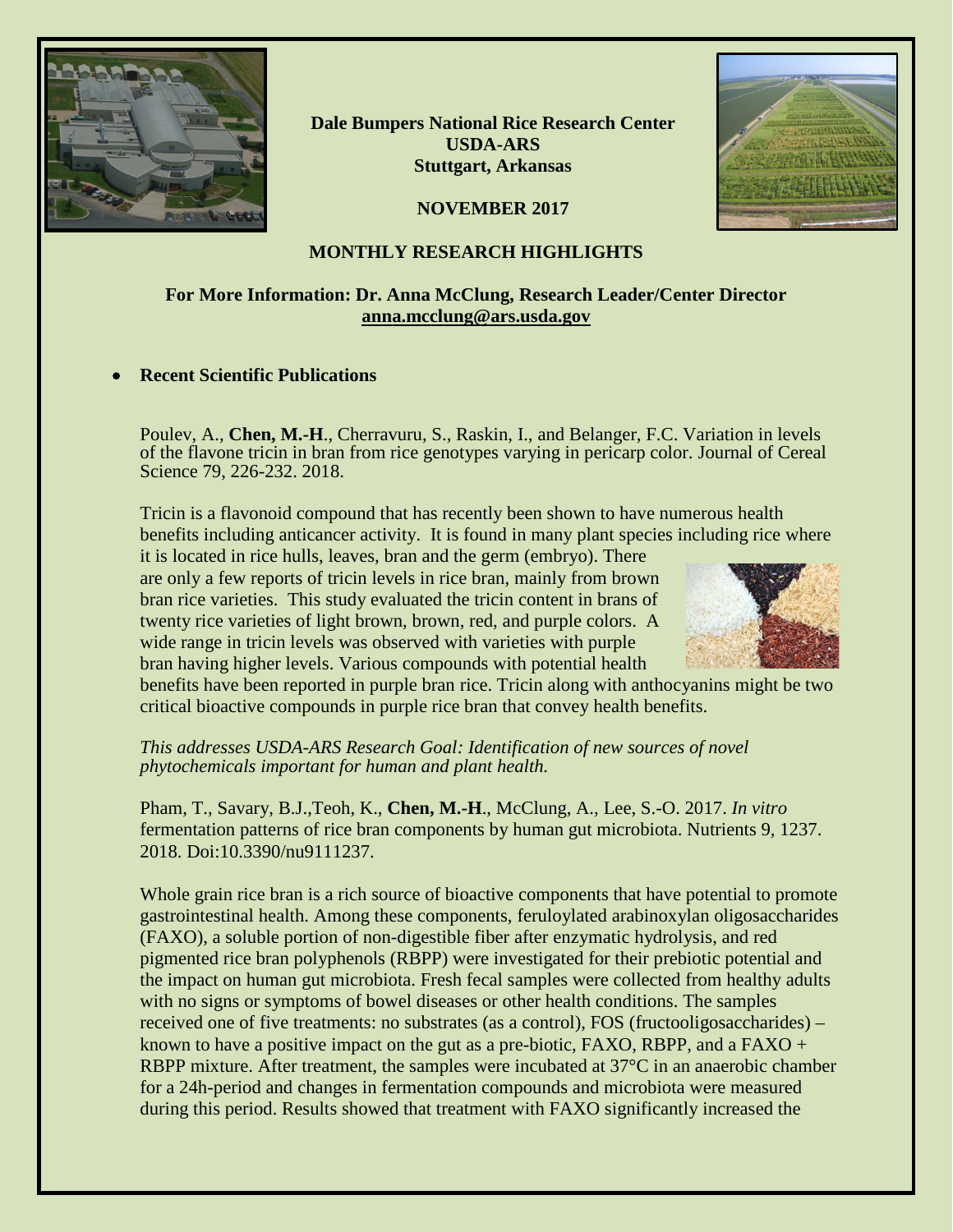production of short chain fatty acids, the fermentation products of the colonic bacteria that are beneficial to the gut health, and was comparable to those of FOS. FAXO and RBPP had synergistic effects on increasing the abundance of bacteria that generate butyrate short chain fatty acid, a fatty acid with protective effects of colon cells against cancer. Results from this study suggested that FAXO and RBPP from rice bran can potentially promote colon health through a prebiotic function. This research was funded in part by a USDA-NIFA pilot grant.

#### *This addresses USDA-ARS Research Goal: Identification of new sources of novel phytochemicals important for human and plant health.*

Cynthia C. Vigueira, Xinshuai Qi, Beng-Kah Song, Lin-Feng Li, Ana L. Caicedo, **Yulin Jia**, and Kenneth M. Olsen. 2017. Call of the wild rice: *Oryza rufipogon* shapes weedy rice evolution in Southeast Asia. Evolutionary Applications. Special issue invited article. DOI:10.1111/eva.12581. Article made Open Access on 27 November, 2017.

A global problem in rice production is a common weed called weedy red rice which decreases yield and quality. This weed is very difficult to control because it is so similar to the cultivated crop and both belong to the same species, *Oryza sativa*. A wild species of rice, *Oryza rufipogon*, found throughout Southeast Asia, is believed to be the progenitor from which *O.sativa* evolved. In this study, genome-wide genetic markers were used to compare weedy rice found in regions outside the range of wild rice (North America, South Korea) with those from populations in Southeast Asia, where the wild rice populations are present. In Southeast Asia where these two populations co-exist, there was evidence of the transfer of genes from the wild rice populations into weedy red rice through inter-crossing that was not found in North America or South Korea. Some of the wild rice genes found in the weedy red rice were associated with invasive weedy traits like …. The study also found greater genetic diversity in the Southeast Asian weeds than in the North American and South Korean weeds. These findings suggest that in areas where these two species co-exists, the wild rice can serve as source of new genes that make weed control more challenging.



*This addresses USDA-ARS Research Goal: Understanding the genetic architecture of complex traits*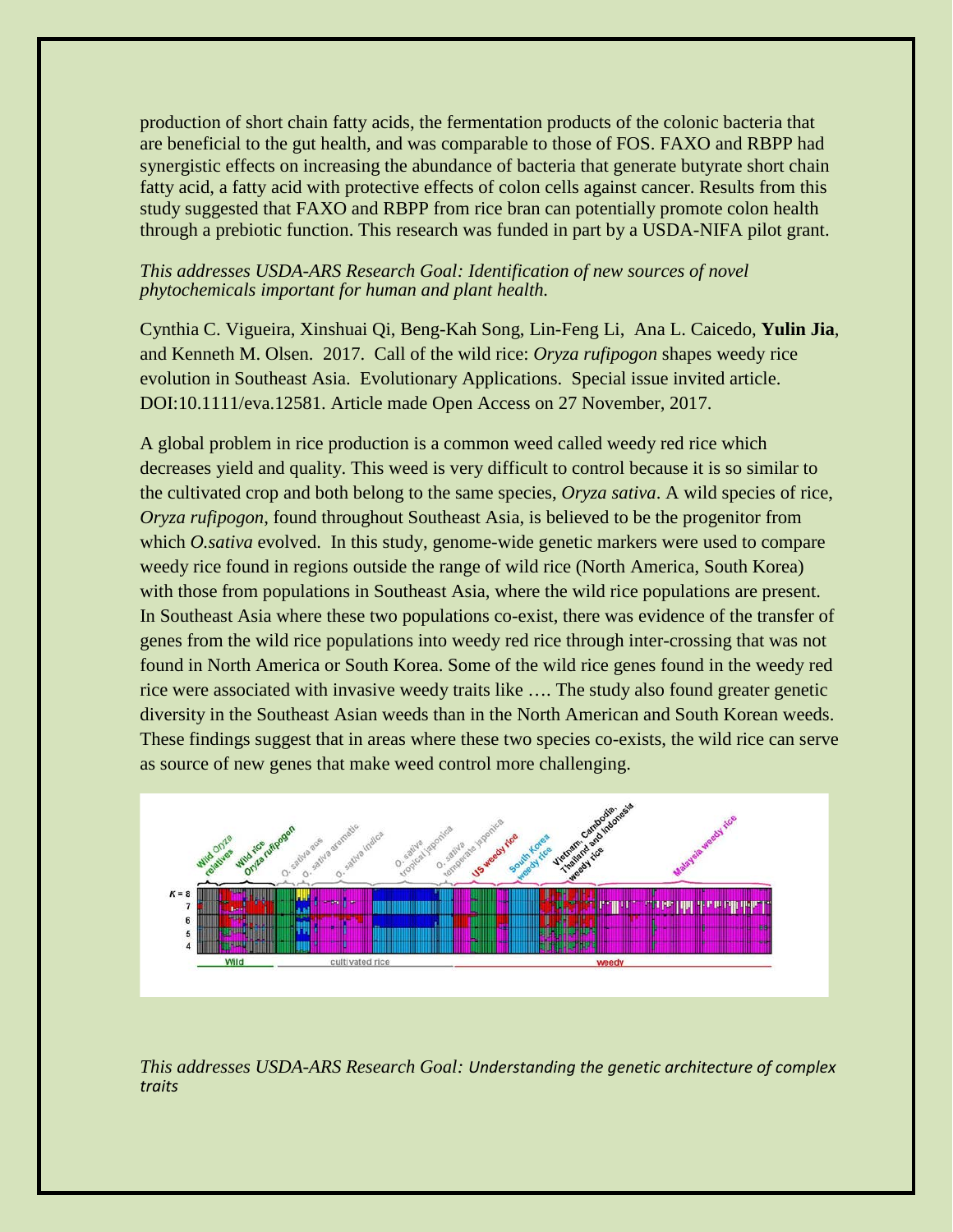## • **Technology Transfer**

## **Interactions with the Research Community**

November 2017. Dr. Jinyoung Barnaby of DBNRRC gave several presentations to the Beltsville Agricultural Research Center in MD. She introduced current issues facing the USA rice industry and research activities at DBNRRC including her research on greenhouse gas emissions from rice fields, grain quality, and metabolic responses to reduced soil water availability. Potential collaborative research projects between DBNRRC and the 1) Adaptive Cropping Systems Lab, 2) Sustainable Agricultural Systems Lab, and 3) Environmental Microbial and Food Safety Lab in MD were discussed.

On November 6th, Dr. Anna McClung gave a tour of the DBNRRC and overview of research being conducted at the center to Dr. Bonifacio Mostecado, Vice Dean of Agricultural Sciences Faculty at the Gabriel René Moreno Autonomous University in Santa Cruz, Bolivia.

On November 14-15, Dr. David Gealy hosted three scientists from the National Agriculture and Food Research Organization, Tohoku Agricultural Research Center in Japan who presented seminars and discussed rice and crop rotation issues of common interest in Japan and the southern USA.

On November 27-30, Drs. McClung and Chen visited ARS scientists at the Beltsville Human

Nutrition Research Center in MD to discuss collaborative research and presented talks titled "From the Genome to the Field to the Plate – An Overview of Rice Research at the Dale Bumpers National Rice Research Center" and "Enhancing Nutritional Quality of Rice- An Integrated and Multifaceted Approach", respectively.

On November 29th, Dr. Yulin Jia and his staff, Tracy Bianco, Heather Box, and Dr. Wenqi Li visited the Genomics and Bioinformatics Research Unit, Stoneville, MS and discussed technical details of DNA sequence analysis of rice genomics and host-pathogen interactions with Dr. Brian Scheffler's lab.



**Germplasm Exchanged**

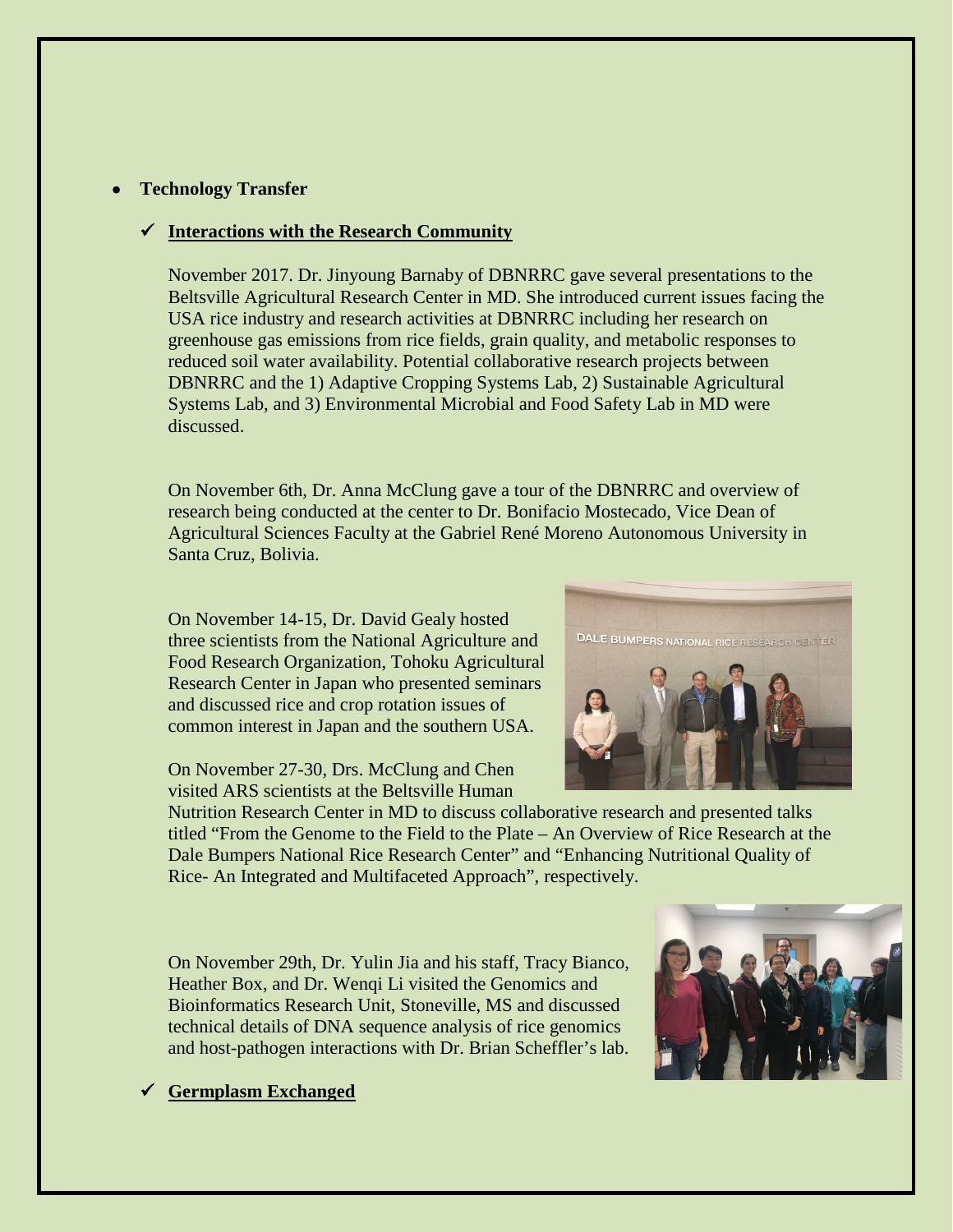During November, 854 rice accessions from the Genetics Stocks *Oryza* (GSOR) collection were distributed to researchers in the US, Hungary and India.

### • **Stakeholder Interactions**

On November 3<sup>rd</sup>, Dr. Anna McClung gave an invited presentation to the Carolina Gold Rice Foundation in Charleston, SC. She presented an update on ARS collaborative research on *de novo* sequencing of Carolina Gold rice which will serve as a reference genome for USA cultivars. In addition, she talked about progress in utilizing the USDA world rice collection to develop a new specialty variety derived from Carolina Gold. An article regarding the presentation was published in the Charleston

newspaper. [http://www.postandcourier.com/blog/raskin\\_around/](http://www.postandcourier.com/blog/raskin_around/)

On November 16<sup>th</sup>, Dr. Jeremy Edwards presented an invited webinar on "Gene editing technology and new opportunities for plant breeding". He presented an overview of new gene editing techniques such as CRISPR/Cas9 and their potential impact on breeding and opportunities for scientific discovery. The webinar was hosted by Dr. Bobby Coats, with the University of Arkansas, Cooperative Extension Service. There were over 250 participants in the webinar which was streamed through several social media outlets. A video of the webinar can be seen at [https://youtu.be/RU4FaSkjeXk.](https://urldefense.proofpoint.com/v2/url?u=https-3A__youtu.be_RU4FaSkjeXk&d=DwMFAg&c=7ypwAowFJ8v-mw8AB-SdSueVQgSDL4HiiSaLK01W8HA&r=tEhsVj5ah9HwL55ETRzT8A&m=UXSNb_tKjSGg6rGpaJbBPm_n6bcrZ_MAH2wxm3HCza4&s=Z_8PbWDJTBKrpzIVxGoyB0rMObCHTTAb8t5RBOXsjHE&e=)

#### • **Education and Outreach**

On November 1<sup>st</sup> about 45 pre-AP/AP Cabot High School science students and their teachers visited the Dale Bumpers National Rice Research Center. The group interacted with several of the scientists at the center. Dr. Shannon Pinson explained the chemistry and biology of arsenic uptake in rice; Dr. Georgia Eizenga and Ms. Quynh Grunden talked about the USDA world rice collection and variety improvement and demonstrated



making genetic crossing; and Ms. Melissa Jia, Mr. Aaron Jackson and Dr. Trevis Huggins explained the use of molecular markers in rice improvement, and with assistance from Ms. Brenda Lawrence, provided a hands-on opportunity for the students to isolate DNA from bananas. The tour was highlighted in the Nov.  $3<sup>rd</sup>$  edition of the local newspaper, The Stuttgart Daily Leader.

On November 4<sup>th</sup>, Drs. Ming Chen and Georgia Eizenga, and Ms. Lorie Bernhardt hosted 55 people at DBNRRC that participated in the "Rice Country Ramble" sponsored by "Preserve Arkansas". This is a nonprofit organization whose mission is to build stronger communities by reconnecting Arkansans to their heritage and empowering people to save historic places. The guests were presented with a summary of the history of rice initially grown in South Carolina and later moving to Arkansas. Dr. Eizenga explained the utilization of the USDA world